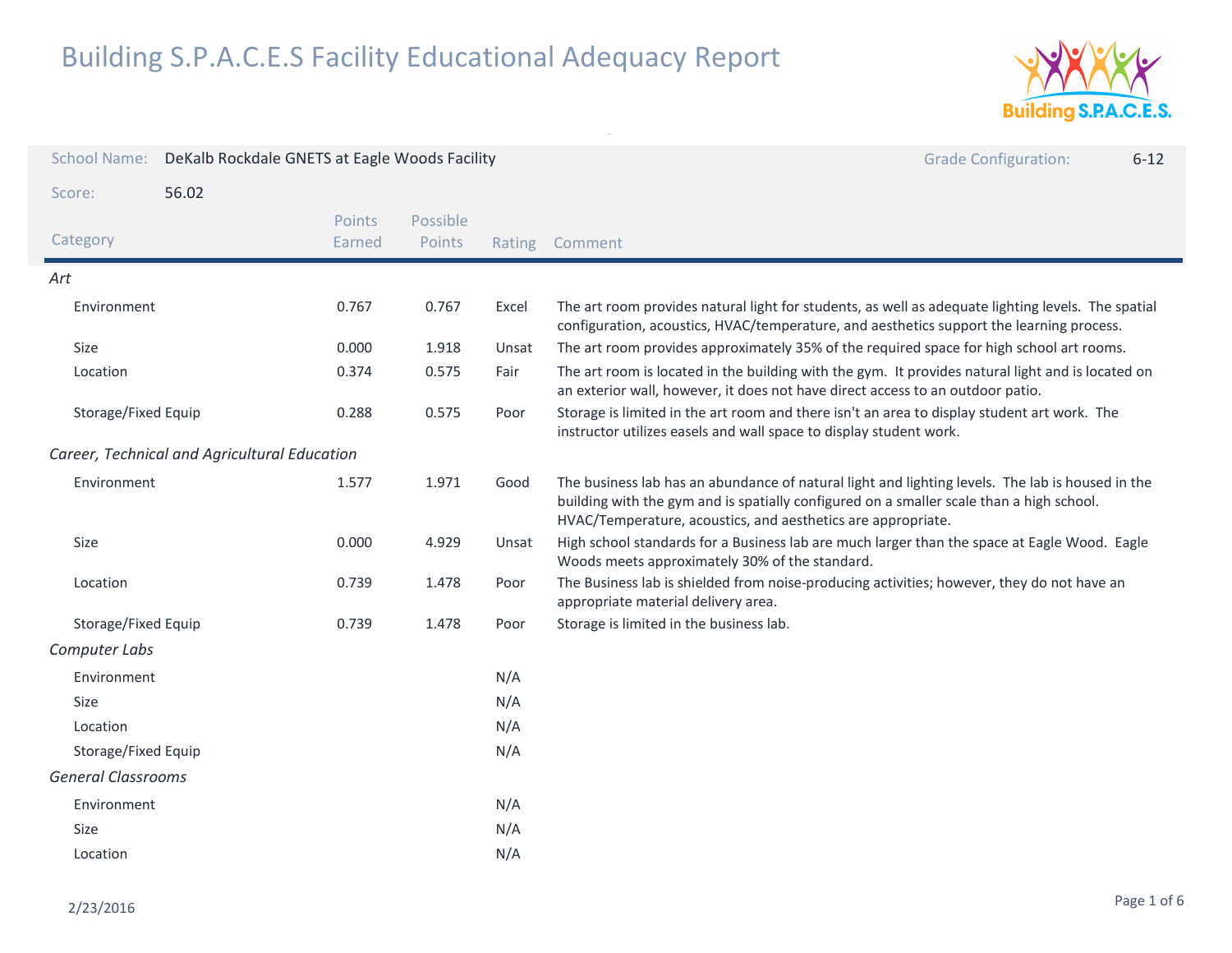

| <b>School Name:</b>                 | DeKalb Rockdale GNETS at Eagle Woods Facility |                         |                    |        | <b>Grade Configuration:</b><br>$6 - 12$                                                                                                                                                                                                                |
|-------------------------------------|-----------------------------------------------|-------------------------|--------------------|--------|--------------------------------------------------------------------------------------------------------------------------------------------------------------------------------------------------------------------------------------------------------|
| Score:                              | 56.02                                         |                         |                    |        |                                                                                                                                                                                                                                                        |
| Category                            |                                               | <b>Points</b><br>Earned | Possible<br>Points | Rating | Comment                                                                                                                                                                                                                                                |
| <b>General Classrooms</b>           |                                               |                         |                    |        |                                                                                                                                                                                                                                                        |
| Storage/Fixed Equip                 |                                               |                         |                    | N/A    |                                                                                                                                                                                                                                                        |
| <b>Instructional Resource Rooms</b> |                                               |                         |                    |        |                                                                                                                                                                                                                                                        |
| Environment                         |                                               | 0.921                   | 0.921              | Excel  |                                                                                                                                                                                                                                                        |
| <b>Size</b>                         |                                               | 2.304                   | 2.304              | Excel  |                                                                                                                                                                                                                                                        |
| Location                            |                                               | 0.553                   | 0.691              | Good   | The majority of the instructional resource rooms are located in the building housing the gym.<br>There is a ramp for ADA access to this building.                                                                                                      |
| Storage/Fixed Equip                 |                                               | 0.553                   | 0.691              | Good   |                                                                                                                                                                                                                                                        |
| <b>Learning Environment</b>         |                                               |                         |                    |        |                                                                                                                                                                                                                                                        |
| Learning Style Variety              |                                               | 4.614                   | 5.768              | Good   |                                                                                                                                                                                                                                                        |
| <b>Interior Environment</b>         |                                               | 1.846                   | 2.307              | Good   |                                                                                                                                                                                                                                                        |
| <b>Exterior Environment</b>         |                                               | 1.384                   | 1.730              | Good   |                                                                                                                                                                                                                                                        |
| Environment                         |                                               | 0.778                   | 0.973              | Good   | The environment within the media center, has positive lighting, acoustics, HVAC temperatures,<br>and overall aesthetics.                                                                                                                               |
| Media Center                        |                                               |                         |                    |        |                                                                                                                                                                                                                                                        |
| Size                                |                                               | 0.000                   | 2.432              | Unsat  | The site meets approximately 30% of the standard.                                                                                                                                                                                                      |
| Location                            |                                               | 0.584                   | 0.730              | Good   | The media center is centrally located between the middle and high school classrooms at Eagle<br>Woods.                                                                                                                                                 |
| Storage/Fixed Equip                 |                                               | 0.474                   | 0.730              | Fair   | There is limited storage in the media center. There is a single closet where the laptop carts are<br>housed/charged each evening. The closet is secure and a camera is located in the storage space.<br>The area does not have a workroom with a sink. |
| Music                               |                                               |                         |                    |        |                                                                                                                                                                                                                                                        |
| Environment                         |                                               | 0.000                   | 0.685              | Unsat  | Music instruction is not provided at Eagle Woods.                                                                                                                                                                                                      |
| Size                                |                                               | 0.000                   | 1.713              | Unsat  | A space is not provided for music instruction.                                                                                                                                                                                                         |
| Location                            |                                               | 0.000                   | 0.514              | Unsat  | Music instruction is not provided at Eagle Woods.                                                                                                                                                                                                      |
| Storage/Fixed Equip                 |                                               | 0.000                   | 0.514              | Unsat  | Music instruction is not provided at Eagle Woods.                                                                                                                                                                                                      |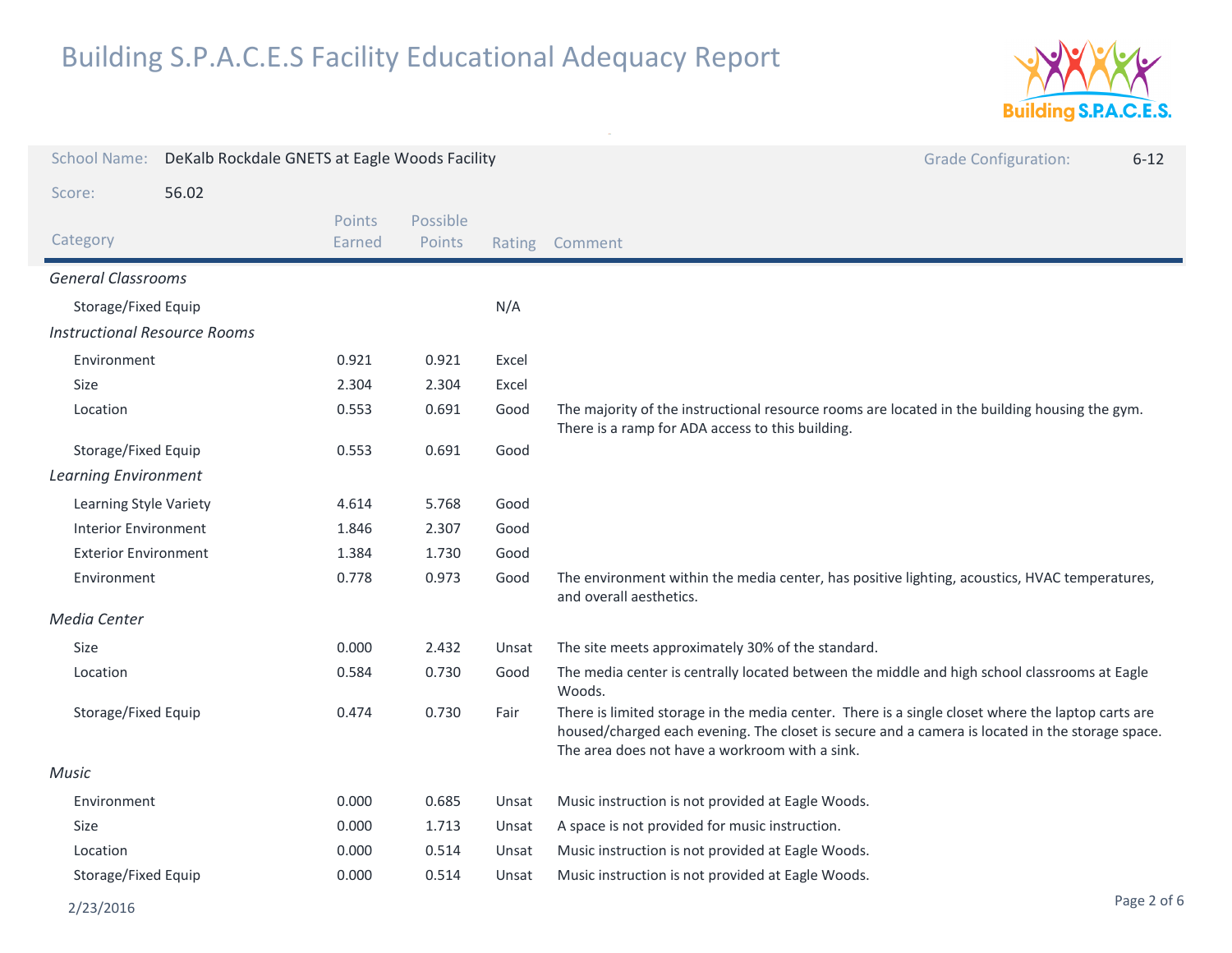

| <b>School Name:</b>       | DeKalb Rockdale GNETS at Eagle Woods Facility |                  |                    |        | <b>Grade Configuration:</b><br>$6 - 12$                                                                                                                                                                                                                                                                                                    |
|---------------------------|-----------------------------------------------|------------------|--------------------|--------|--------------------------------------------------------------------------------------------------------------------------------------------------------------------------------------------------------------------------------------------------------------------------------------------------------------------------------------------|
| Score:                    | 56.02                                         |                  |                    |        |                                                                                                                                                                                                                                                                                                                                            |
| Category                  |                                               | Points<br>Earned | Possible<br>Points | Rating | Comment                                                                                                                                                                                                                                                                                                                                    |
| <b>Performing Arts</b>    |                                               |                  |                    |        |                                                                                                                                                                                                                                                                                                                                            |
| Environment               |                                               | 0.000            | 0.370              | Unsat  | Eagle Woods does not have a performing arts space.                                                                                                                                                                                                                                                                                         |
| Size                      |                                               | 0.000            | 0.925              | Unsat  | Eagle Woods does not have a performing arts space.                                                                                                                                                                                                                                                                                         |
| Location                  |                                               | 0.000            | 0.277              | Unsat  | Eagle Woods does not have a performing arts space.                                                                                                                                                                                                                                                                                         |
| Storage/Fixed Equip       |                                               | 0.000            | 0.277              | Unsat  | Eagle Woods does not have a performing arts space.                                                                                                                                                                                                                                                                                         |
| <b>Physical Education</b> |                                               |                  |                    |        |                                                                                                                                                                                                                                                                                                                                            |
| Environment               |                                               | 1.800            | 2.769              | Fair   | The P.E. environment in the gym provides adequate lighting, spatial configuration, acoustics.<br>The ceiling is damaged and the HVAC system is inadequate.                                                                                                                                                                                 |
| Size                      |                                               | 0.000            | 6.921              | Unsat  | High school standards require large competitive courts and motorized seating. Eagle Wood<br>meets approximately 35% of the criteria for size and possesses permanent bleachers. Weight<br>rooms, showers and locker rooms are unavailable. There is a single health classroom. A multi-<br>purpose space is available in the media center. |
| Location                  |                                               | 1.661            | 2.076              | Good   | The gymnasium is housed in a separate building from the classrooms and offices at Eagle<br>Woods. It can be secured from the campus for evening and weekend events. There is access to<br>public restrooms in the building.                                                                                                                |
| Storage/Fixed Equip       |                                               | 1.661            | 2.076              | Good   | There is adequate storage for PE. Eagle Woods does not have motorized seating in the gym.                                                                                                                                                                                                                                                  |
| <b>Science</b>            |                                               |                  |                    |        |                                                                                                                                                                                                                                                                                                                                            |
| Environment               |                                               | 0.622            | 0.957              | Fair   | Classrooms are not designed specifically for science.                                                                                                                                                                                                                                                                                      |
| Size                      |                                               | 1.555            | 2.393              | Fair   | Classroom size is approximately 70% of the requirement.                                                                                                                                                                                                                                                                                    |
| Location                  |                                               | 0.359            | 0.718              | Poor   | Classrooms used for science instruction do not have direct access to outdoor patio areas.                                                                                                                                                                                                                                                  |
| Storage/Fixed Equip       |                                               | 0.359            | 0.718              | Poor   | Classrooms do not have blankets and eye wash stations. Water and gas, sinks, and fume hoods<br>are not provided in classrooms where science instruction is delivered.                                                                                                                                                                      |
|                           | Self-Contained Special Education              |                  |                    |        |                                                                                                                                                                                                                                                                                                                                            |
| Environment               |                                               | 0.491            | 0.614              | Good   |                                                                                                                                                                                                                                                                                                                                            |
| Size                      |                                               | 0.768            | 1.536              | Poor   | Self-contained special education classrooms meet approximately 70% of the standard. The<br>family living center met approximately 60% of the requirement.                                                                                                                                                                                  |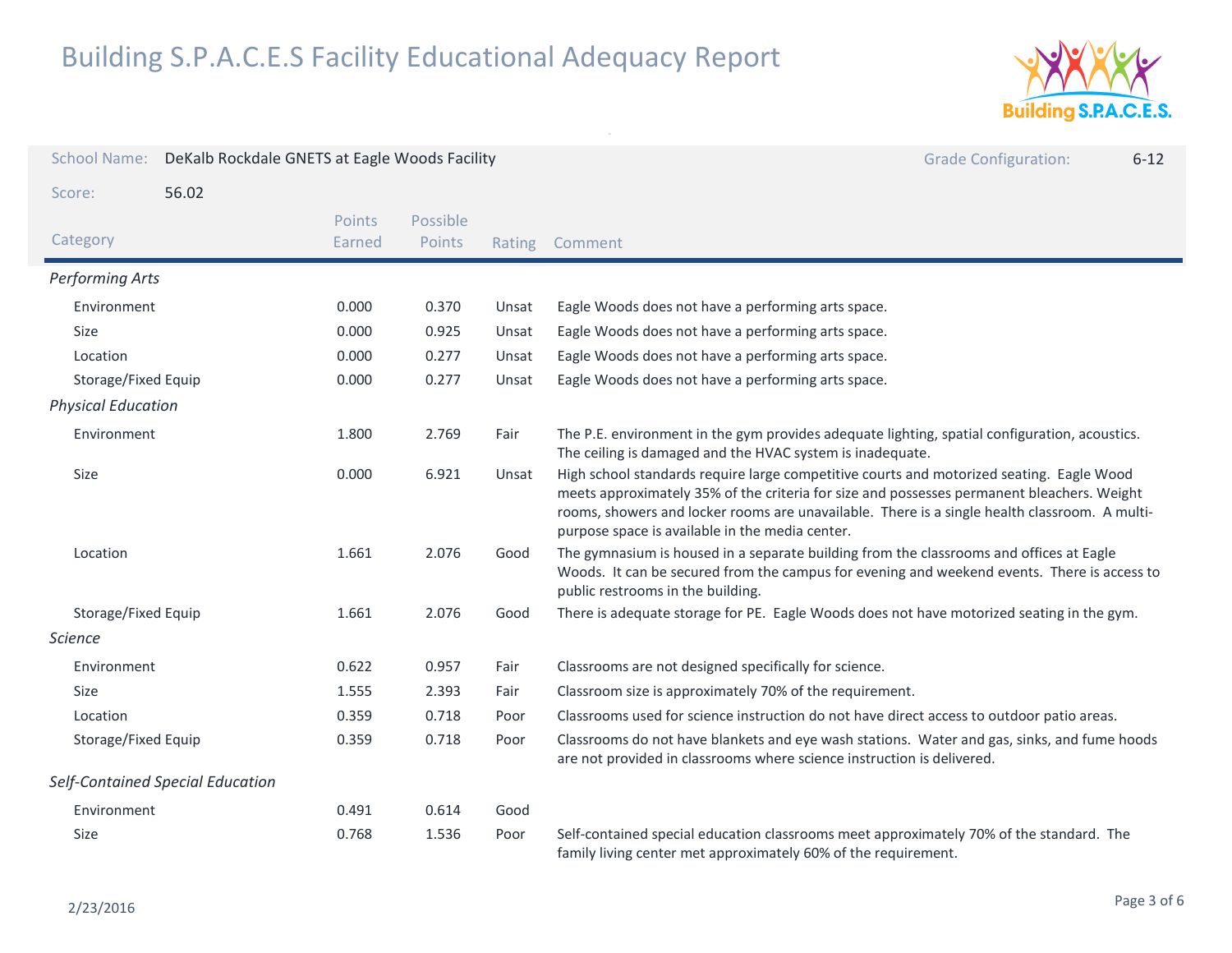

| <b>School Name:</b>             | DeKalb Rockdale GNETS at Eagle Woods Facility |                         |                           |       | <b>Grade Configuration:</b><br>$6 - 12$                                                                                                                                                                                                                                                                                                                                                                                                                                                                                                                                                                                       |
|---------------------------------|-----------------------------------------------|-------------------------|---------------------------|-------|-------------------------------------------------------------------------------------------------------------------------------------------------------------------------------------------------------------------------------------------------------------------------------------------------------------------------------------------------------------------------------------------------------------------------------------------------------------------------------------------------------------------------------------------------------------------------------------------------------------------------------|
| Score:                          | 56.02                                         |                         |                           |       |                                                                                                                                                                                                                                                                                                                                                                                                                                                                                                                                                                                                                               |
| Category                        |                                               | <b>Points</b><br>Earned | Possible<br><b>Points</b> |       | Rating Comment                                                                                                                                                                                                                                                                                                                                                                                                                                                                                                                                                                                                                |
|                                 | Self-Contained Special Education              |                         |                           |       |                                                                                                                                                                                                                                                                                                                                                                                                                                                                                                                                                                                                                               |
| Location                        |                                               | 0.461                   | 0.461                     | Excel | All classrooms were located on the ground floor and contained doors which opened into<br>auxiliary halls. The classroom doors have windows for viewing traffic.                                                                                                                                                                                                                                                                                                                                                                                                                                                               |
| Storage/Fixed Equip             |                                               | 0.369                   | 0.461                     | Good  |                                                                                                                                                                                                                                                                                                                                                                                                                                                                                                                                                                                                                               |
| <b>Non-Instructional Spaces</b> |                                               |                         |                           |       |                                                                                                                                                                                                                                                                                                                                                                                                                                                                                                                                                                                                                               |
| Administration                  |                                               | 1.957                   | 3.011                     | Fair  | The administrative "suite" is very small. A receptionist is located just inside the main entrance<br>and a short hallway connects her office to the principal's office. The principal does not have<br>space for a small group meeting in the office. A conference room is located in close proximity,<br>but it is not connected to the principal's office. A disjointed configuration of offices house the<br>teacher's lounge with mailboxes, adult restrooms, secure records storage, and textbook storage.<br>The largest book room is located in the lower level of the media center and is not on the ground<br>level. |
| Cafeteria                       |                                               | 3.691                   | 4.614                     | Good  | The cafeteria provides adequate space and traffic flow through the serving line to/from seating<br>for the less than 100 students served in the facility.                                                                                                                                                                                                                                                                                                                                                                                                                                                                     |
| Food Service and Prep           |                                               | 2.945                   | 5.890                     | Poor  | Food services are provided to Eagle Wood through a satellite program. Meals are delivered to<br>the site from another school. There are hot and cold storage areas and a small prep area.<br>Equipment is old and outdated. There isn't an exterior access door connected to the kitchen. An<br>office is not provided for food service personnel.                                                                                                                                                                                                                                                                            |
| Clinic                          |                                               | 0.137                   | 0.274                     | Poor  | A designed clinic is located on the middle school side of the facility, but is not used as a clinic.<br>Instead, it is an office. A second clinic space is identified on the main corridor. This clinic has no<br>cots. Both locations have ADA-accessible restrooms and a sink.                                                                                                                                                                                                                                                                                                                                              |
| Counseling                      |                                               | 0.000                   | 0.873                     | Unsat | Counseling services at Eagle Wood are provided by a counselor and itinerant staff. There is<br>adequate space for the counselor, psychologist, school social worker, post-doctorate intern, and<br>interns. The school does not have an individual guidance office, reception or conference rooms.                                                                                                                                                                                                                                                                                                                            |
|                                 | <b>Custodial and Maintenance</b>              | 0.461                   | 0.577                     | Good  | There is a classroom in the building with the gym that is used as a custodial office and receiving<br>area. There is a ramp available for the delivery of materials to that area. Shelves are available in<br>this space to hold supplies. Custodial closets are located strategically throughout the building.<br>They contain floor mop sinks.                                                                                                                                                                                                                                                                              |
| <b>Student Restrooms</b>        |                                               | 0.684                   | 1.053                     | Fair  | The group restrooms are not ADA accessible; however there are restrooms on each hallway that<br>are ADA accessible.                                                                                                                                                                                                                                                                                                                                                                                                                                                                                                           |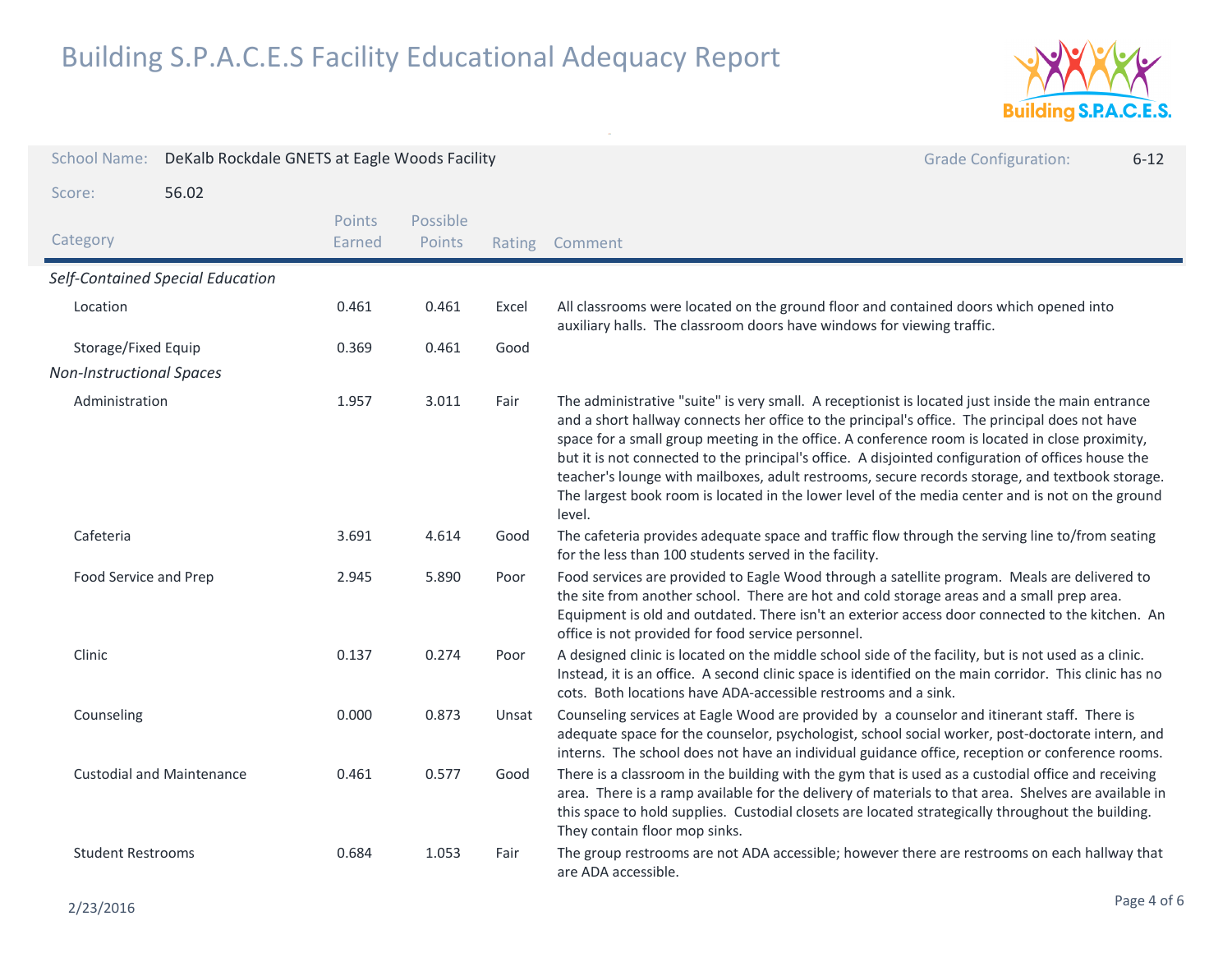

| <b>School Name:</b><br>DeKalb Rockdale GNETS at Eagle Woods Facility<br><b>Grade Configuration:</b><br>$6 - 12$<br>56.02<br>Score: |                                       |                  |                    |       |                                                                                                                                                                                                                                                                                                                                                                                                            |
|------------------------------------------------------------------------------------------------------------------------------------|---------------------------------------|------------------|--------------------|-------|------------------------------------------------------------------------------------------------------------------------------------------------------------------------------------------------------------------------------------------------------------------------------------------------------------------------------------------------------------------------------------------------------------|
|                                                                                                                                    |                                       |                  |                    |       |                                                                                                                                                                                                                                                                                                                                                                                                            |
| Category                                                                                                                           |                                       | Points<br>Earned | Possible<br>Points |       | Rating Comment                                                                                                                                                                                                                                                                                                                                                                                             |
| <b>Non-Instructional Spaces</b>                                                                                                    |                                       |                  |                    |       |                                                                                                                                                                                                                                                                                                                                                                                                            |
|                                                                                                                                    | Faculty Work Space and Toilets        | 0.411            | 0.822              | Poor  | The staff work space does not have faculty restrooms available within the room. It does contain<br>cabinets, a copier, mailboxes, a refrigerator, and microwave.                                                                                                                                                                                                                                           |
| <b>Outside Spaces</b>                                                                                                              |                                       |                  |                    |       |                                                                                                                                                                                                                                                                                                                                                                                                            |
| <b>Vehicular Traffic</b>                                                                                                           |                                       | 0.923            | 1.154              | Good  | Vehicular traffic is off street. All students arrive by bus.                                                                                                                                                                                                                                                                                                                                               |
| Pedestrian Traffic                                                                                                                 |                                       |                  |                    | N/A   | None of the students enrolled at Eagle Wood Academy walk to school.                                                                                                                                                                                                                                                                                                                                        |
| Parking                                                                                                                            |                                       | 1.946            | 2.432              | Good  | Students do not drive to campus and student parking is not designated on site. Faculty, staff,<br>and visitor parking is off-street in a paved parking lot. Enhanced signage is needed to delineate<br>the designated parking for vehicles other than school buses.                                                                                                                                        |
|                                                                                                                                    | <b>Athletic Fields and Facilities</b> | 0.000            | 3.190              | Unsat | The school lacks an all-weather track, grassed football field, grassed soccer field, softball field<br>and tennis courts. Fields have no lighting or irrigation. The facility lacks fixed bleachers for<br>basketball, batting cages, and softball fields. There are no drinking fountains or ADA restrooms<br>at the concession building. Eagle Woods lacks the required athletic spaces for high school. |
| Safety and Security                                                                                                                |                                       |                  |                    |       |                                                                                                                                                                                                                                                                                                                                                                                                            |
| Fencing                                                                                                                            |                                       | 0.977            | 0.977              | Excel |                                                                                                                                                                                                                                                                                                                                                                                                            |
| Signage & Way Finding                                                                                                              |                                       | 0.577            | 1.154              | Poor  | Vehicular signage is needed to clearly delineate bus entrances/exits and those for other vehicles.<br>Classrooms, custodial closets, restrooms, etc. were not all clearly marked with room numbers. A<br>posted sign regarding weapons was posted; however, the Drug-Free, surveillance, and subject to<br>search were not present.                                                                        |
| Ease of Supervision                                                                                                                |                                       | 2.249            | 3.461              | Fair  | Supervision is monitored by personnel and cameras at Eagle Wood. Additional cameras are<br>needed at the front of the building and near the gym. Campus fencing assists with the<br>elopement of students.                                                                                                                                                                                                 |
| <b>Controlled Entrances</b>                                                                                                        |                                       | 0.461            | 0.577              | Good  | Eagle Wood utilizes a card entry system. Personnel are visible at the entrance and in the<br>hallways.                                                                                                                                                                                                                                                                                                     |
| <b>Technology Readiness</b>                                                                                                        |                                       |                  |                    |       |                                                                                                                                                                                                                                                                                                                                                                                                            |
| <b>IDF &amp; MDF Environment</b>                                                                                                   |                                       | 1.500            | 1.500              | Good  |                                                                                                                                                                                                                                                                                                                                                                                                            |
| <b>Electrical Power</b>                                                                                                            |                                       | 1.000            | 1.000              | Good  |                                                                                                                                                                                                                                                                                                                                                                                                            |
|                                                                                                                                    | Equity of Access, Wireless & Drops    | 1.000            | 1.000              | Good  |                                                                                                                                                                                                                                                                                                                                                                                                            |
| 2/23/2016                                                                                                                          |                                       |                  |                    |       | Page 5 of 6                                                                                                                                                                                                                                                                                                                                                                                                |